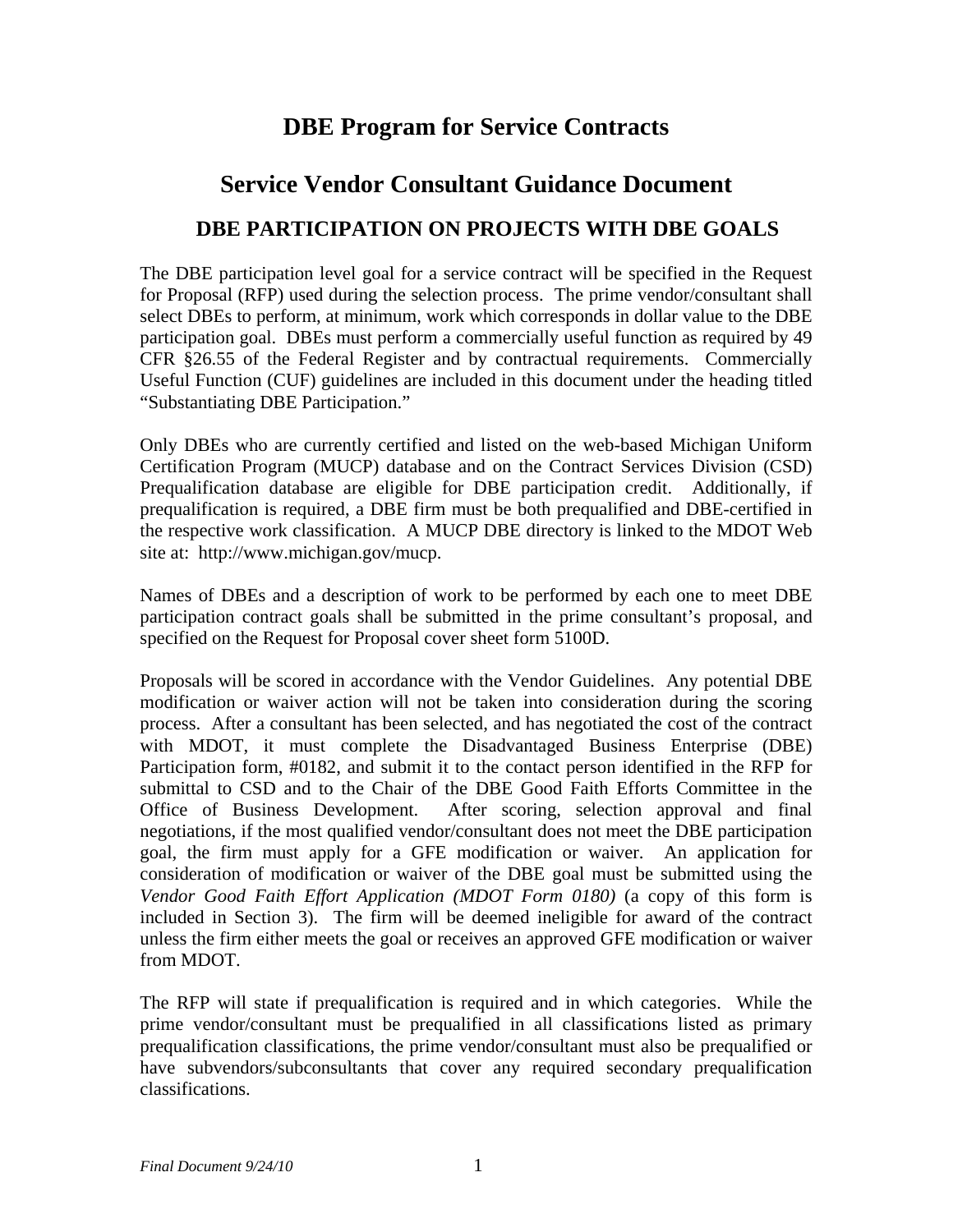DBEs may provide prequalified or non-prequalified services. The prime must ensure each DBE is DBE-certified, regardless of whether prequalification is required or not. Some non-prequalified work activities, services, or commodities that may be considered include, but are not limited to:

- Safety equipment and clothing vendor
- Strategic public relations, crisis communication programs, graphic design, video and multimedia presentation work, producing newsletters
- Installation of voice, data, or video fiber optics and phone systems; installation of electrical cables, jacks, and wires; providing electrical equipment and supplies; radio, telephone, and other telecommunication equipment; testing/analyzing
- Programmer, installer, or assembler of electronic devices, supplier of electronic communication equipment, bus and rail data control
- Mobile computing, computing hardware, computing software
- Data processing/in-house typing and mailing
- Maintenance and janitorial services
- Specialty trade vendor
- Insurance and bonding
- Proposal writing/development
- Printing and publishing services
- Office supplies, furniture, hardware, tools, equipment

# **GOOD FAITH EFFORT (GFE) REQUESTS FOR MODIFICATION OR WAIVER OF A CONTRACT'S DBE PARTICIPATION GOAL**

The MDOT Good Faith Efforts Committee will evaluate the good faith efforts of the vendor/consultant based on direction provided by 49 CFR, Appendix A to Part 26 - Guidance Concerning Good Faith Efforts (see Section 1 for examples of good faith efforts). Where deemed appropriate and/or required, the concurrence of the U.S. Federal Highway Administration will be sought.

### **Pre-Award Good Faith Efforts**

Pre-award good faith efforts may be defined as efforts made by the prime vendor/consultant to meet the DBE participation goal prior to the award and execution of the contract/authorization.

Prime vendors/consultants asking for consideration of a pre-award or post-award modification or waiver of a DBE participation contract goal must submit information and documentation indicating why the goal should be modified or waived, including evidence of the efforts the vendor/consultant has undertaken to meet the goal.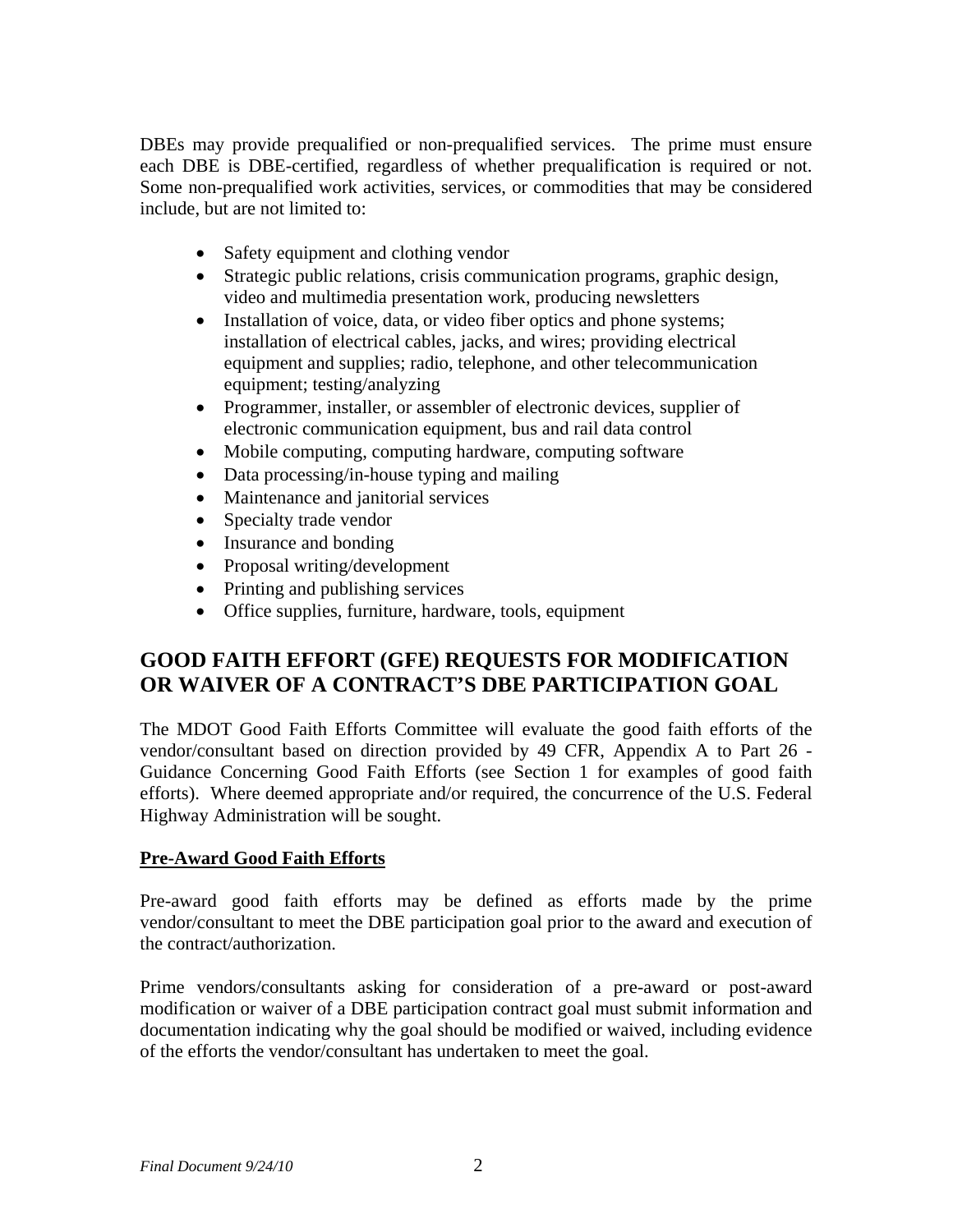Good faith efforts may include:

A. Selecting portions of the work to be performed by DBEs in order to increase the likelihood the goal will be achieved. This includes, where appropriate, breaking work items into economically feasible units to facilitate DBE participation.

Selected DBEs must perform a Commercially Useful Function (CUF) as required by Federal Regulations at 49 CFR §26.55. CUF guidance is included in Section 2 titled "Substantiating DBE Participation."

- B. Soliciting through all reasonable and available means (e.g. attendance at networking meetings, advertising and/or written notices) the interest of all certified DBEs who have the capability to perform the work of the project. The vendor/consultant must solicit this interest within sufficient time to allow the DBEs to respond to the solicitation. The vendor/consultant must determine with certainty if the DBEs are interested by taking appropriate steps to follow up on initial solicitations.
- C. Providing interested DBEs with adequate information about the service requirements of the contract in a timely manner to assist them in responding to a solicitation.
- D. Negotiating in good faith with interested DBEs using the percentage of work breakdown as specified in the selection guidelines, as appropriate to Brooks Act, low bid, or best value selections. Evidence of such negotiations should include the names, addresses, and telephone numbers of DBEs that were considered; a description of the information provided regarding the plans and specifications for the work selected for subcontracting; and evidence as to why additional agreements could not be reached for DBEs to perform the work.
- E. Not rejecting DBEs as being unqualified without sound reasons based on a thorough investigation of their capabilities.
- F. Effectively using the services of available minority/women community organizations; minority/women's groups; local, state and federal minority/women's business assistance offices; and other organizations as allowed, on a case-by-case basis, to provide assistance in the recruitment and placement of DBEs.
- G. Evidence of the firm's record of meeting or exceeding DBE participation contract goals on prior service contracts with MDOT.

This is not intended to be a mandatory checklist, nor is it intended to be exclusive or exhaustive. Other factors or types of efforts may be relevant in appropriate cases.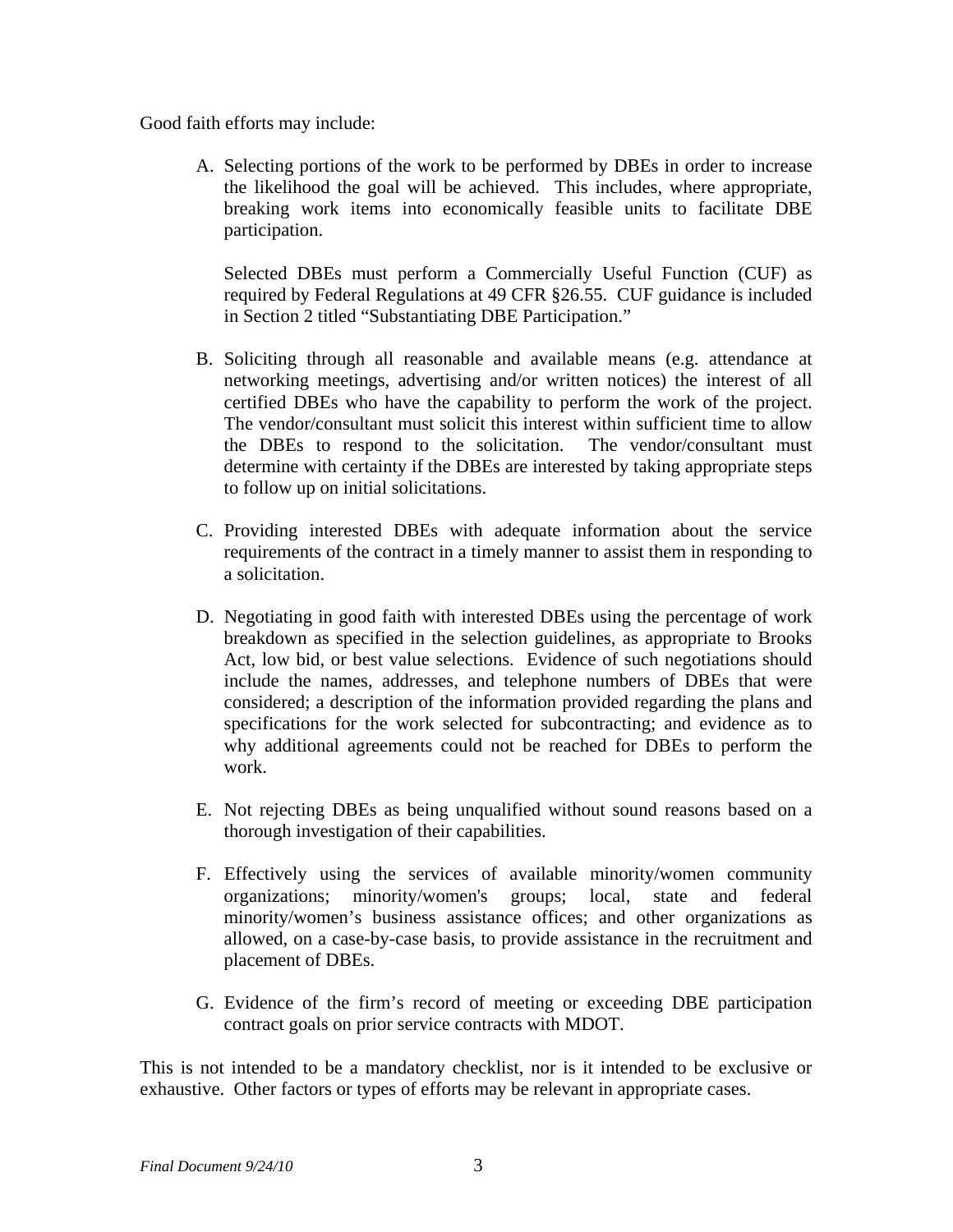If the most qualified vendor/consultant has not met the DBE participation goal following price negotiations, the vendor/consultant must submit a *Vendor Good Faith Effort Application (MDOT Form 0180)* with documentation of efforts made to meet the goal. The contract will not be awarded until a determination on the request is made by the MDOT Good Faith Effort Committee as outlined in the DBE Program Procedures. The *Vendor Good Faith Effort Application* package must be submitted to the MDOT Good Faith Effort Committee per instructions on Form 0180 within five (5) calendar days after completion of price negotiations. The MDOT Good Faith Effort Committee will advise the vendor/consultant of its decision by fax and certified mail.

If the MDOT GFE Committee denies the request, the firm will have ten (10) calendar days from the date of the letter documenting MDOT's decision to comply or appeal. The firm will be notified in the GFE denial letter of the appeals process. All Appeals will be heard by the MDOT GFE Appeals Committee. If the firm fails to appeal MDOT's determination within that time period, the vendor will be deemed ineligible for award of the contract and the next most qualified firm will be selected. Appeal requests should follow the procedures outlined in the DBE Program Procedures.

### **Post-Award Good Faith Efforts**

Post-award good faith efforts may be defined as efforts made by the prime vendor/consultant to meet the DBE participating goal after the contract has been awarded and executed, but before the project has been completed, and when an approved DBE has withdrawn its services, when the DBE has been removed for just cause, or when the scope of services has been changed by MDOT.

49 Code of Federal Regulations §26.53 (49 CFR §26.53) provides that prime vendors/consultants may not terminate for convenience an approved DBE working on a federally-assisted contract and then perform the work of the terminated DBE. Failure to comply with regulatory or contractual requirements may result in sanctions.

The MDOT Project Manager, Contract Administrator and the MDOT Office of Business Development must be notified immediately in writing of any DBE's inability to perform any or all of its work, whether by request or at the direction of the prime vendor. The notice must include the reason for the change and the prime vendor's/consultant's intent to obtain a substitute DBE, if necessary, to maintain the DBE participation contract goal requirement. Prime consultants needing to replace a DBE must complete MDOT Form 0196, Request to Replace a Disadvantage Business Enterprise (DBE). Once completed, this form must be submitted to the MDOT Project Manager for approval. The MDOT Project Manager will then submit the form to CSD for a final review and initiation of any contract amendments. The replacement DBE cannot perform work on the contract until its' work eligibility has been confirmed and any required subcontracts have been approved by the Department. DBEs cannot be changed or replaced by non-DBEs without both: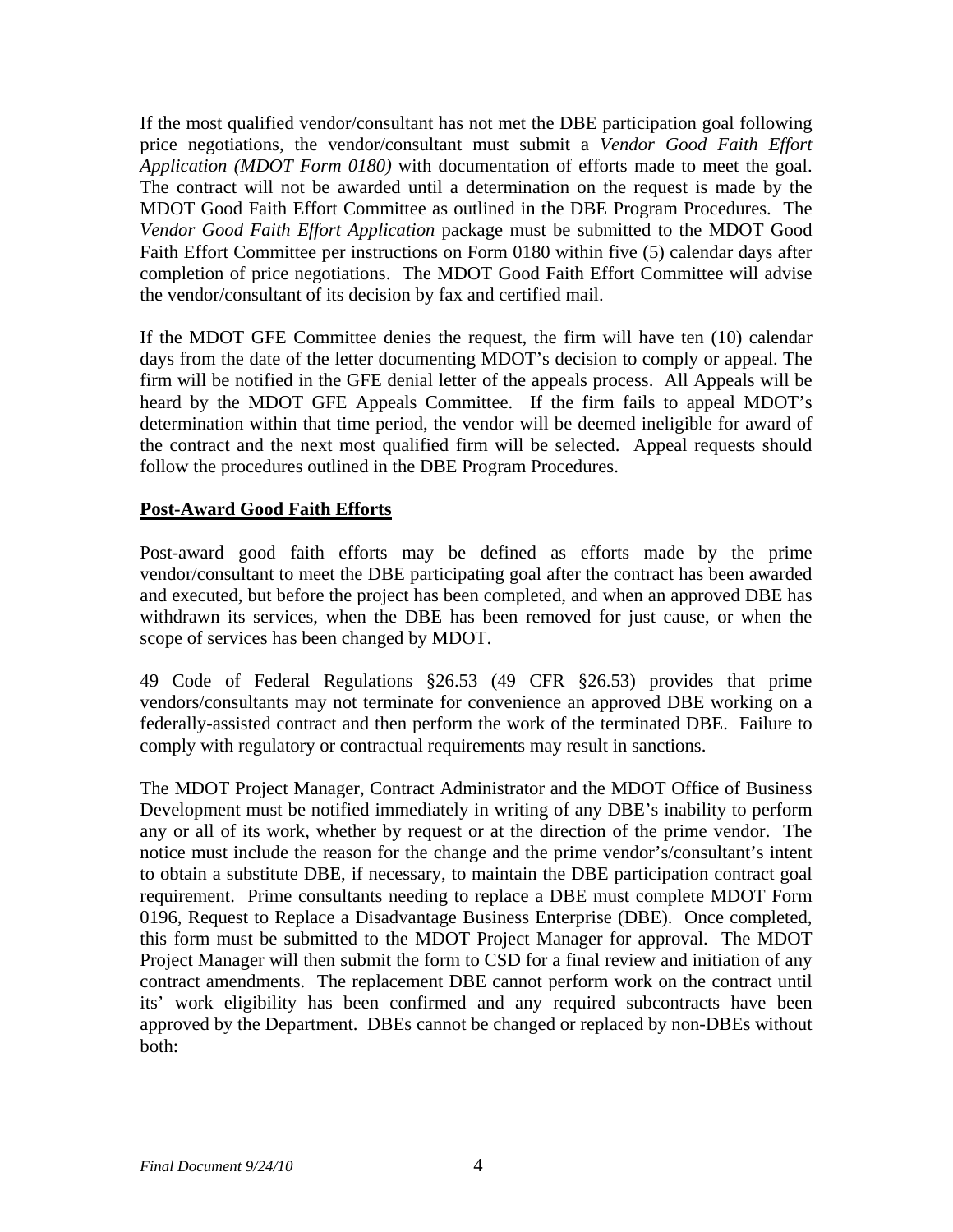1. Just cause (such as the DBE being unable or unwilling to perform, or for poor performance), not for convenience.

-and-

2. Prior approval by the MDOT Project Manager and the Office of Business Development.

The DBE percentage should be maintained throughout the life of the project. If services are modified the DBE percentage should be increased or decreased accordingly. If services which are subcontracted to DBEs are decreased or completely deleted by MDOT, the prime should consider subcontracting other work to DBEs to meet the DBE participation contract goal. Efforts to meet the DBE participation goal, when subcontracting possibilities remain, should be documented and documentation should be provided to the Project Manager, Contract Administrator and the Office of Business Development. Once the substitution is approved, the Contract Administrator will have the appropriate MDOT tracking system adjusted to reflect changes to the DBE participation goal.

In all cases other than that described in the paragraph directly above, requests for a postaward modification or waiver of the DBE participation contract goal must be made by submitting a *Vendor Good Faith Effort Application* (MDOT Form 0180). The application package should contain documentation of efforts made to meet the DBE participation contract goal, including proof that on the date the vendor became aware the DBE goal would not be met, the amount of contract work remaining was carefully reviewed to identify other work which could be subcontracted to DBEs. Simply submitting the documentation in the format specified and following the necessary steps does not guarantee that a waiver or modification will be approved. MDOT must be convinced that the vendor/consultant put forth every good faith effort in seeking firms for subcontracting in order to meet the DBE participation contract goal.

- If the MDOT GFE Committee determines the vendor/consultant has demonstrated a sufficient good faith effort to achieve the DBE participation contract goal, MDOT will modify or waive the goal as requested. MDOT will notify the vendor/consultant by fax and certified mail within twenty (20) calendar days of receipt of the request.
- If the MDOT GFE Committee denies the request MDOT will notify the vendor/consultant by fax and certified mail within twenty (20) calendar days of receipt of the request.

If the proposed modification or waiver is approved, CSD will have the appropriate MDOT tracking system adjusted to reflect changes to the DBE participation goal.

MDOT will not accept requests for a post-award modification or waiver of the DBE participation contract goal when a project has been completed (all work items have been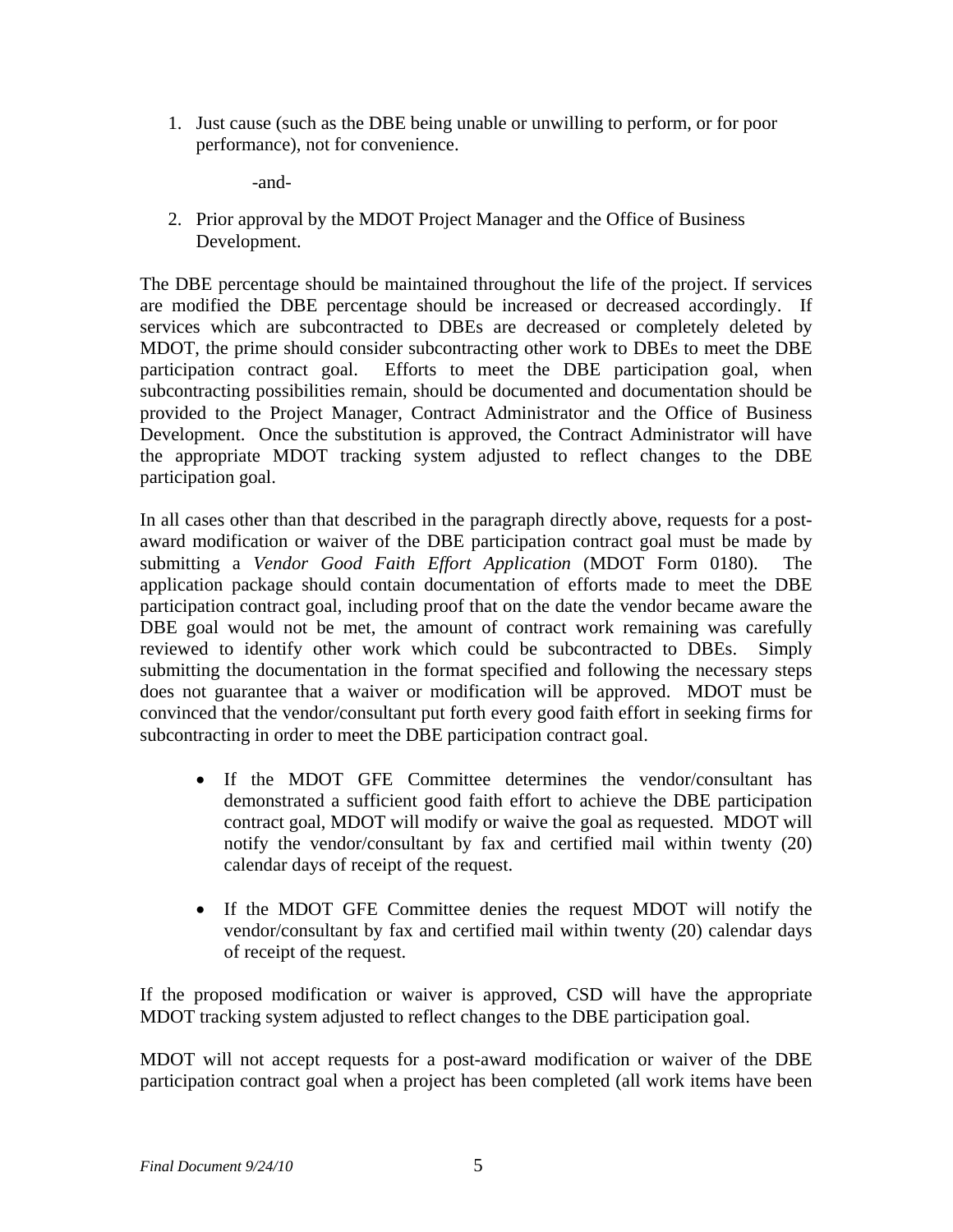done). Post Award Modification requests must be submitted within 5 calendar days of the Vendor becoming aware of the DBE goal shortfall.

### **Good Faith Efforts Appeals Panel**

A vendor/consultant receiving an adverse determination related to their request for waiver or modification of the DBE participation contract goal may appeal the determination. Written appeals must be submitted to MDOT's Office of Business Development within fourteen (14) calendar days of the Good Faith Efforts Committee decision and written notification to the vendor/consultant.

The Appeals Panel consists of the following administrators (or their designee):

- Director, Bureau of Finance and Administration, Chair
- Director, Highway Development, Bureau of Highways
- Commission Auditor
- Assistant Attorney General in Charge
- Director of the Bureau/Office responsible for the primary work of the contract (i.e., Transportation Planning, Aeronautics & Freight Services, Office of Passenger Transportation, or Highway Delivery)
- Director, Office of Business Development

The Appeal Panel will review all information and documentation reviewed by the GFE Committee, and any other information provided by the vendor/consultant in their appeal to the panel.

The Appeal Panel's determination will be provided by fax, email and/or certified mail to the vendor/consultant within fifteen (15) calendar days of receipt of the appeal. The determination of the Appeals Panel is administratively final.

MDOT reserves the right to modify any requirement or shorten any time period where the need to place the service under contract is such that the public interest warrants such action and would be impaired by further delay. If MDOT waives any of these requirements, except the length of a time period, it will assure that no vendor/consultant is given a material competitive advantage by these actions.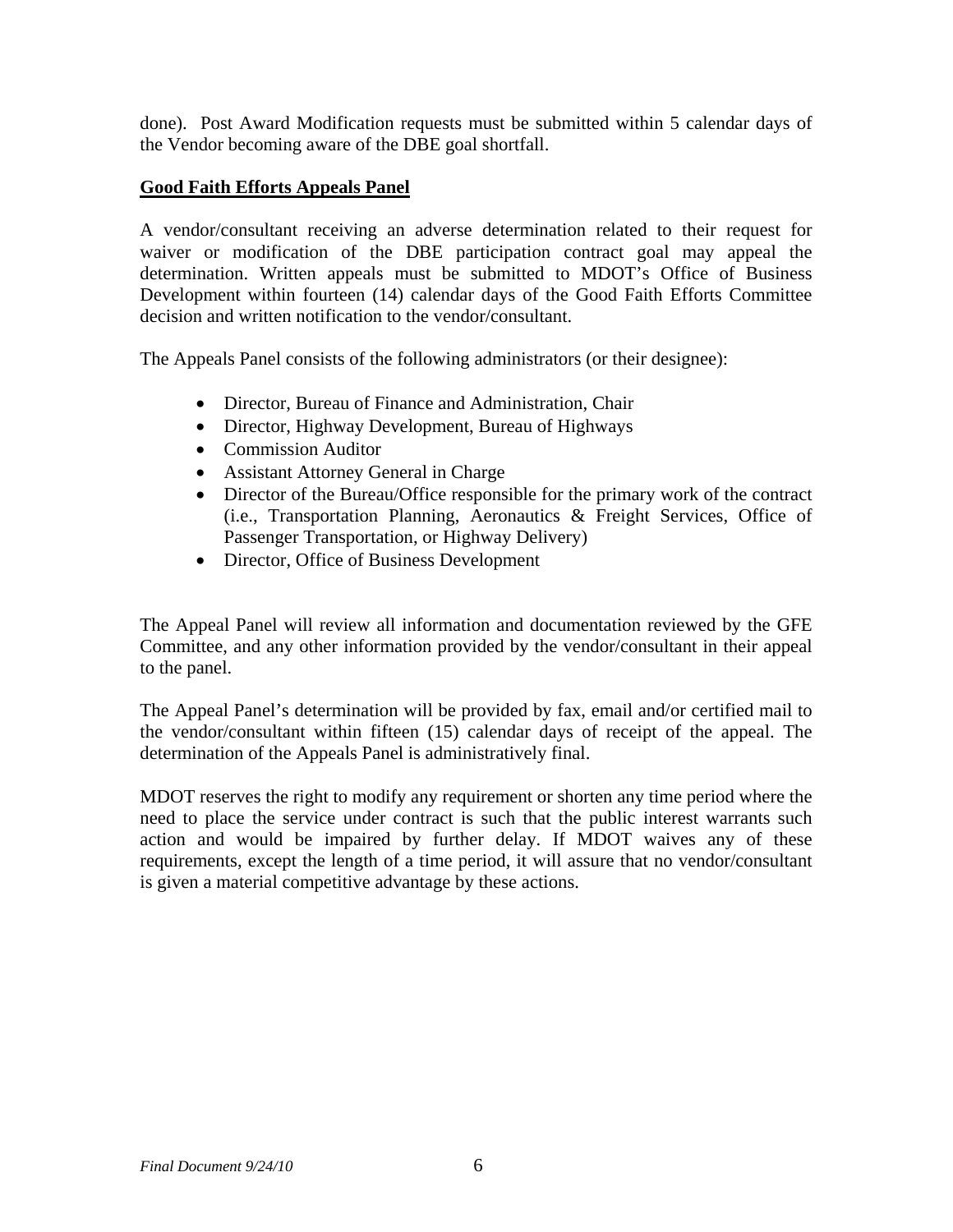## **SUBSTANTIATING DBE PARTICIPATION**

Federal Regulations at 49CFR § 26.55:

- (a) When a DBE participates in a contract, count only the value of the work actually performed by the DBE toward DBE goals.
	- (1) Count the entire amount of that portion of a (service) contract (or other contract not covered by paragraph (a)(2) of this section) that is performed by the DBE's own forces. Include the cost of supplies and materials obtained by the DBE for the work of the contract, including supplies purchased or equipment leased by the DBE (except supplies and equipment the DBE subconsultant purchases or leases from the prime contractor or its affiliate).
	- (2) Count the entire amount of fees or commissions charged by a DBE firm for providing a bona fide service, such as professional, technical, consultant, or managerial services, or for providing bonds or insurance specifically required for the performance of a DOT-assisted contract, toward DBE goals, provided you determine the fee to be reasonable and not excessive as compared with fees customarily allowed for similar services.
	- (3) When a DBE subcontracts part of the work of its contract to another firm, the value of the subcontracted work may be counted toward DBE goals only if the DBE's subconsultant is itself a DBE. Work that a DBE subcontracts to a non-DBE firm does not count toward DBE goals.
- (b) When a DBE performs as a participant in a joint venture, count a portion of the total dollar value of the contract equal to the distinct, clearly defined portion of the work of the contract that the DBE performs with its own forces toward DBE goals.
- (c) Count expenditures to a DBE contractor toward DBE goals only if the DBE is performing a commercially useful function on that contract.
	- (1) A DBE performs a commercially useful function when it is responsible for execution of the work of the contract and is carrying out its responsibilities by actually performing, managing, and supervising the work involved. To perform a commercially useful function, the DBE must also be responsible, with respect to materials and supplies used on the contract, for negotiating price, determining quality and quantity, ordering the material, and installing (where applicable) and paying for the material itself. To determine whether a DBE is performing a commercially useful function, you must evaluate the amount of work subcontracted, industry practices, whether the amount the firm is to be paid under the contract is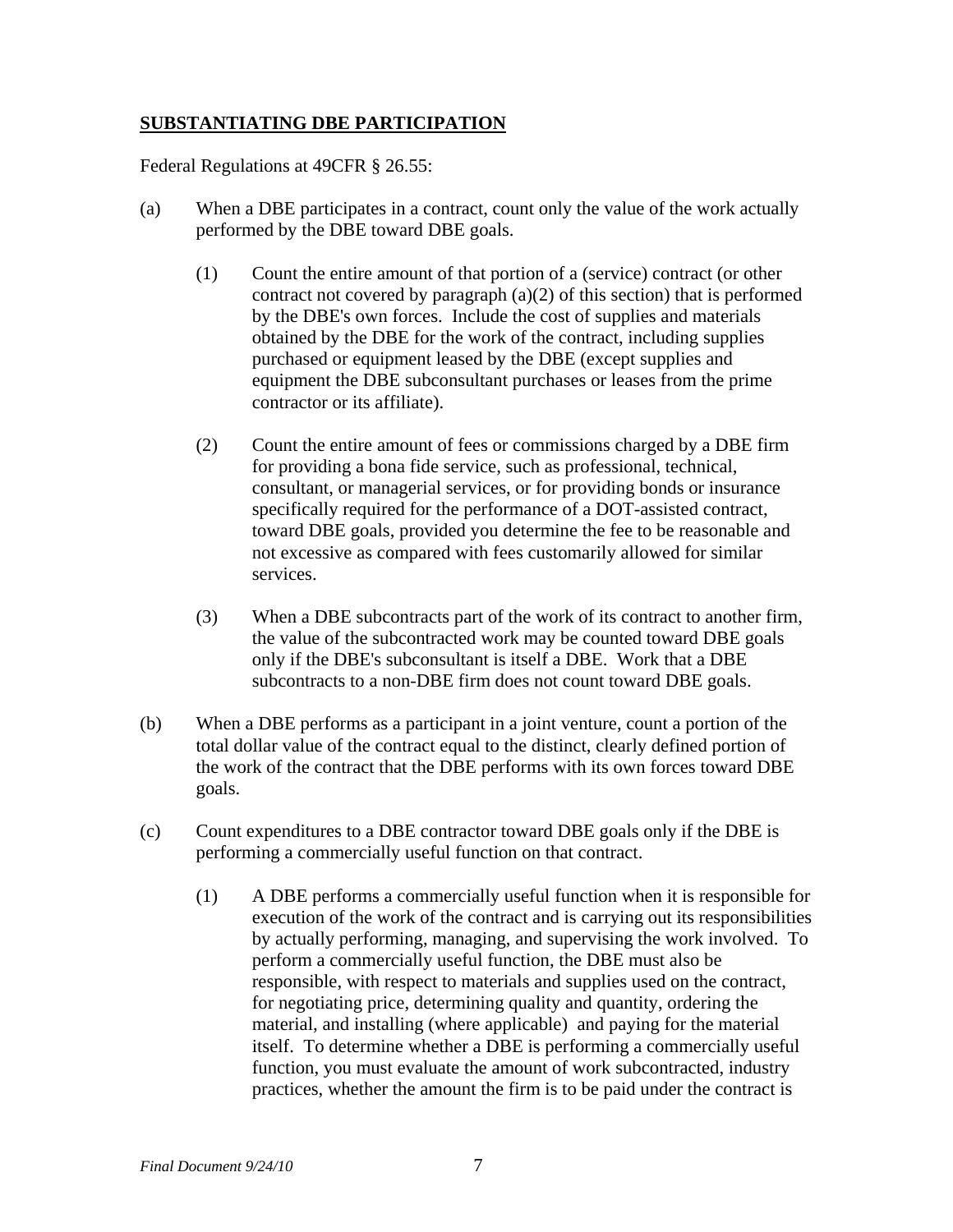commensurate with the work it is actually performing and the DBE credit claimed for its performance of the work, and other relevant factors.

- (2) A DBE does not perform a commercially useful function if its role is limited to that of an extra participant in a transaction, contract, or project through which funds are passed in order to obtain the appearance of DBE participation. In determining whether a DBE is such an extra participant, you must examine similar transactions, particularly those in which DBEs do not participate.
- (3) If a DBE does not perform or exercise responsibility for at least 30 percent<sup>[1](#page-7-0)</sup> of the total cost of its contract with its own work force, or the DBE subcontracts a greater portion of the work of a contract than would be expected on the basis of normal industry practice for the type of work involved, you must presume that it is not performing a commercially useful function.
- (4) When a DBE is presumed not to be performing a commercially useful function as provided in paragraph  $(c)(3)$  of this section, the DBE may present evidence to rebut this presumption. You may determine that the firm is performing a commercially useful function given the type of work involved and normal industry practices.
- (5) Your decisions on commercially useful function matters are subject to review by the concerned operating administration, but are not administratively appealable to DOT.

# **DBE PAYMENT REPORTING**

MDOT is required by federal regulation to track payments made to DBEs. To accomplish this mandate, the prime vendor/consultant is required to submit a Prime Vendor/Consultant Statement of DBE Subconsultant Payments (MDOT Form 0165, see Section 3) with each invoice and within 20 days of receipt of final payment.

Failure to fulfill the DBE participation contract goal requirement may result in MDOT exercising the rights and remedies available in accordance with the provisions of the contract and may be considered a breach of contract. Actions against the prime vendor/consultant may include suspension or removal of the firm's prequalification or action on other contracts the vendor has with MDOT.

Any failure to meet the goal because of contract modifications made by MDOT will be reviewed on a case-by-case basis.

 $\overline{a}$ 

<span id="page-7-0"></span> $1$  MDOT allows prime vendors to subcontract up to 60% of the contract. Prime vendors must perform a minimum of 40% of the contract work. Subconsultants can not sub-subcontract more than 50% of their work. DBE Subconsultant work that is sub-subcontracted to non-DBEs cannot be counted toward DBE goals.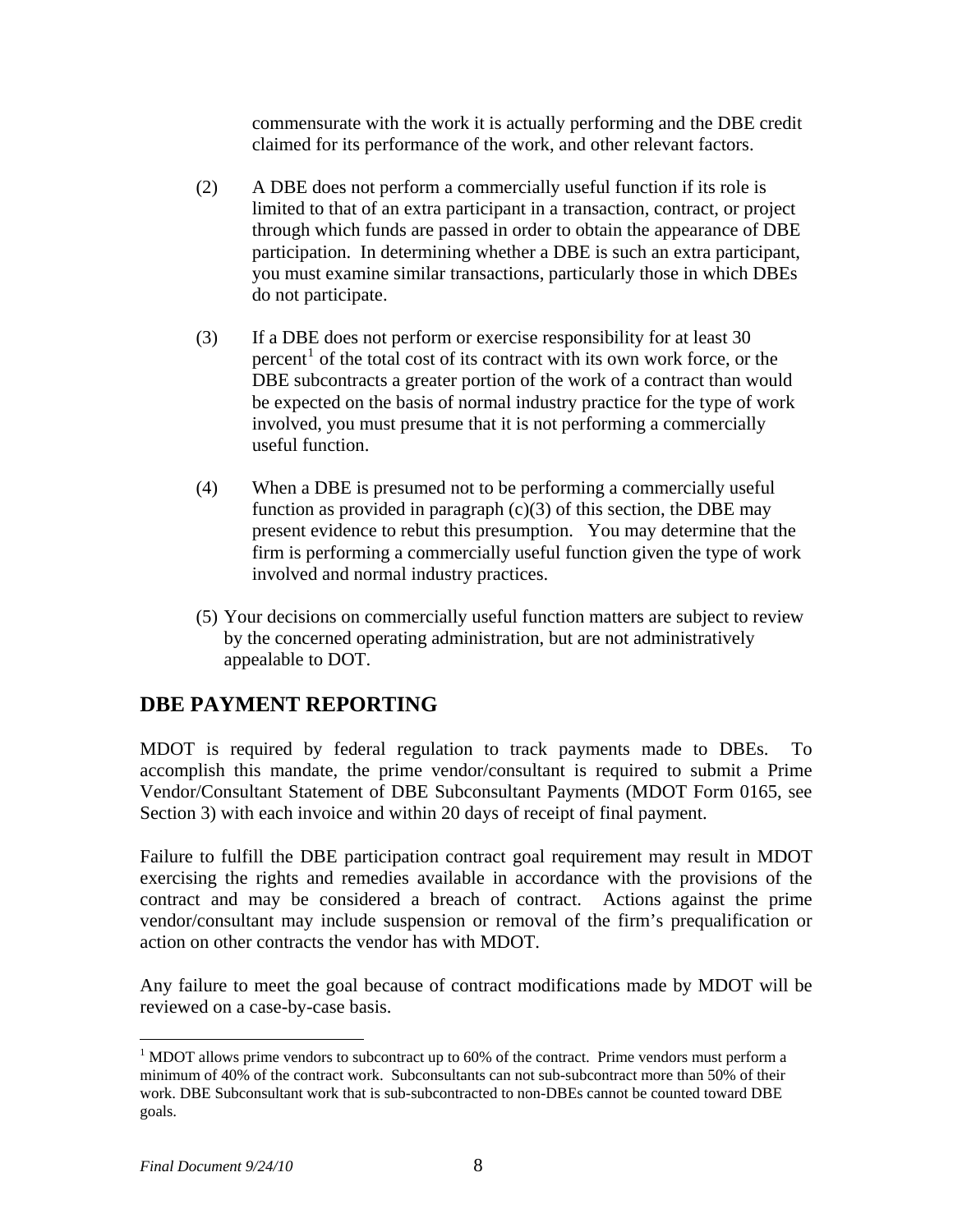### **The impact of Pass-Through costs on DBE Percentage of a project;**

MDOT has a system in place for tracking the percentage of work, in terms of contract dollars, performed by Disadvantaged Business Enterprises (DBEs). Currently, the tracking of work performed by DBEs is analyzed at the level of the prime consultant. When the prime consultant submits a cost quotation or bid to MDOT, the prime is required to identify each member firm in its team, the dollar value of the work that is allotted to each firm and if the firm is a DBE firm or not. The total DBE participation on a project is then calculated by adding the dollar value of work assigned to every DBE firm that is part of the team. The results of these calculations are then used to analyze if the DBE participation goals are being met, whether the goals are realistic, etc.

In the current system, there is a scenario where the DBE participation calculations are apparently not an accurate reflection of the work actually self performed by the DBE firms. This is the case when a DBE firm that is a subconsultant or a subcontractor to a prime, has to subcontract part of its work to other vendors. At present, the fees for the vendor to the DBE subconsultant are counted towards the DBE's total. In reality, if the subcontract vendors of a DBE firms are not DBE firms themselves, the percentage of DBE participation is more accurately calculated by subtracting the total dollar value of the non-DBE vendor contracts from the contract value of the DBE firm. A different way to explain this would be to extend the tracking of the DBE participation percentage from the level of the prime consultant/contractor and its subconsultants/contractors to the level of the subconsultants/subcontractors and their subs.

Following is an illustration to better explain this issue:

| Total value of Prime consultant P's contract:                                   | \$100      | DBE Goal:                                                  | 10% |
|---------------------------------------------------------------------------------|------------|------------------------------------------------------------|-----|
| Prime P has two subconsultants:                                                 |            |                                                            |     |
| Subconsultant A (DBE)-subcontract amount:                                       | \$10       |                                                            |     |
| Subconsultant B (non-DBE)-subcontract amount:                                   | \$20       |                                                            |     |
| Subconsultant A in turn has two subcontractors, both of whom are non-DBE firms: |            |                                                            |     |
| Subcontractor X (non-DBE)-subcontract amount:                                   | \$4        | Pass-through costs                                         |     |
| Subcontractor Y (non-DBE)-subcontract amount:                                   | \$1        | Pass-through costs                                         |     |
| Current method of calculating DBE Participation:                                | $$10=10\%$ | Subconsultant A                                            |     |
| More accurate reflection of DBE Participation:                                  |            | (Sub A- non-DBE subs)<br>$($10-$4-$1)= $5 \text{ or } 5\%$ |     |

In this illustration, the DBE goal will be met using the current method of calculation but will not be met with calculation method that more accurately reflects the actual DBE participation.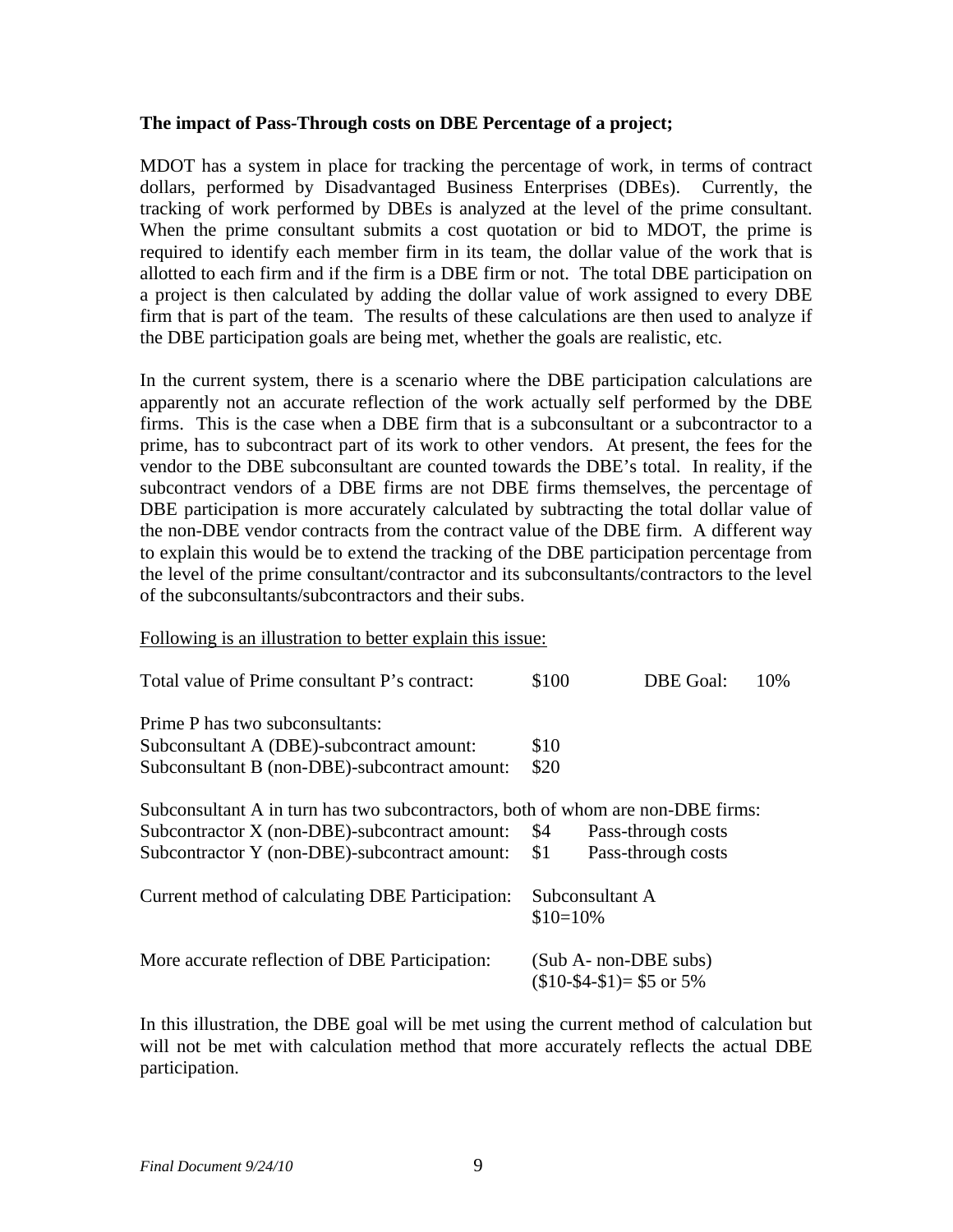Impact to the DBE Participation Program and to the DBE Firm:

The impact of the current method of determining the DBE participation, in the scenario where a DBE firm has non-DBE subconsultants, is it artificially inflates the percentage of DBE participation. In some instances, such as in the illustration above, the difference could be 'not meeting the goal' versus 'meeting the goal'. The current method inadvertently circumvents the program's intent.

For the DBE firm, a distorted gross revenue picture is created in the eyes of MDOT and other agencies tracking the revenues. These numbers would appear inflated to these agencies.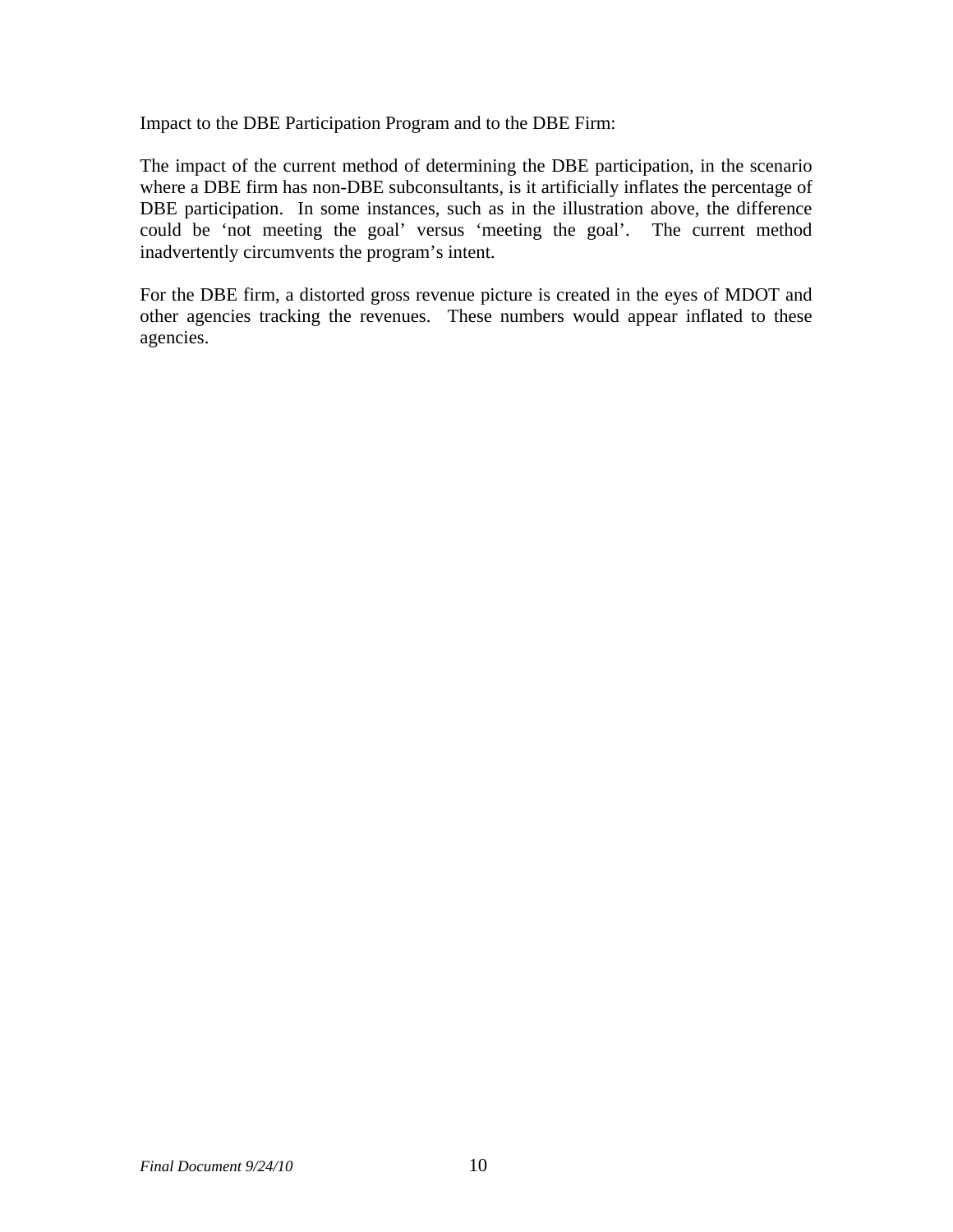**Clear Form**

DATE

| Michigan Department               |                                                                                                                                               |                                                                  |                                                                                |                        |                                                          |                                                                        |                                                                      |
|-----------------------------------|-----------------------------------------------------------------------------------------------------------------------------------------------|------------------------------------------------------------------|--------------------------------------------------------------------------------|------------------------|----------------------------------------------------------|------------------------------------------------------------------------|----------------------------------------------------------------------|
| Of Transportation<br>0165 (07/10) |                                                                                                                                               |                                                                  |                                                                                |                        |                                                          | <b>Attachment G</b>                                                    | <b>Clear Fo</b>                                                      |
|                                   | Information required in accordance with 49 CFR §26.37 to monitor progress of the prime consultant in meeting contractual obligations to DBEs. | <b>Prime Consultant Statement of DBE Sub-Consultant Payments</b> |                                                                                |                        |                                                          |                                                                        |                                                                      |
| PRIME CONSULTANT:                 |                                                                                                                                               |                                                                  | CHECK IF PRIME IS<br>MDOT-DBE CERTIFIED                                        | AUTHORIZATION NO.      |                                                          |                                                                        | CONTRACT NO.                                                         |
| <b>BILLING PERIOD:</b>            |                                                                                                                                               |                                                                  |                                                                                | Check if Final Payment |                                                          | JOB NO.                                                                |                                                                      |
| CERTIFIED DBE<br>SUBCONSULTANT    | SERVICES WORK PERFORMED                                                                                                                       | <b>TOTAL</b><br>CONTRACT<br><b>AMOUNT</b>                        | <b>CUMULATIVE</b><br><b>DOLLAR</b><br>VALUE OF<br><b>SERVICES</b><br>COMPLETED | <b>DEDUCTIONS</b>      | <b>ACTUAL</b><br><b>AMOUNT</b><br>PAID TO<br><b>DATE</b> | <b>ACTUAL AMOUNT</b><br>PAID DURING<br>THIS REPORTING<br><b>PERIOD</b> | <b>DBE AUTHORIZED</b><br>SIGNATURE<br>(Final Payment<br>Report Only) |
|                                   |                                                                                                                                               |                                                                  |                                                                                |                        |                                                          |                                                                        |                                                                      |
|                                   |                                                                                                                                               |                                                                  |                                                                                |                        |                                                          |                                                                        |                                                                      |
|                                   |                                                                                                                                               |                                                                  |                                                                                |                        |                                                          |                                                                        |                                                                      |
|                                   |                                                                                                                                               |                                                                  |                                                                                |                        |                                                          |                                                                        |                                                                      |
|                                   |                                                                                                                                               |                                                                  |                                                                                |                        |                                                          |                                                                        |                                                                      |

As the authorized representative of the above prime consultant, I state that, to the best of my knowledge, this information is true and accurate.

| PRIME CONSULTANT'S AUTHORIZED REPRESENTATIVE (SIGNATURE) | <b>TITLE</b>      | <b>DATEMDO</b> |
|----------------------------------------------------------|-------------------|----------------|
|                                                          | FOR MDOT USE ONLY |                |

COMMENTS:

| MDOT PAYMENT ANALYST (SIGNATURE) | <b>DATE</b><br>. נחרש |
|----------------------------------|-----------------------|
|                                  |                       |

**SPECIAL NOTE: "Prime Consultant or Authorized Representative" refers to recipents of federal funds as defined at 49 Code of Federal Regulations Part 26.**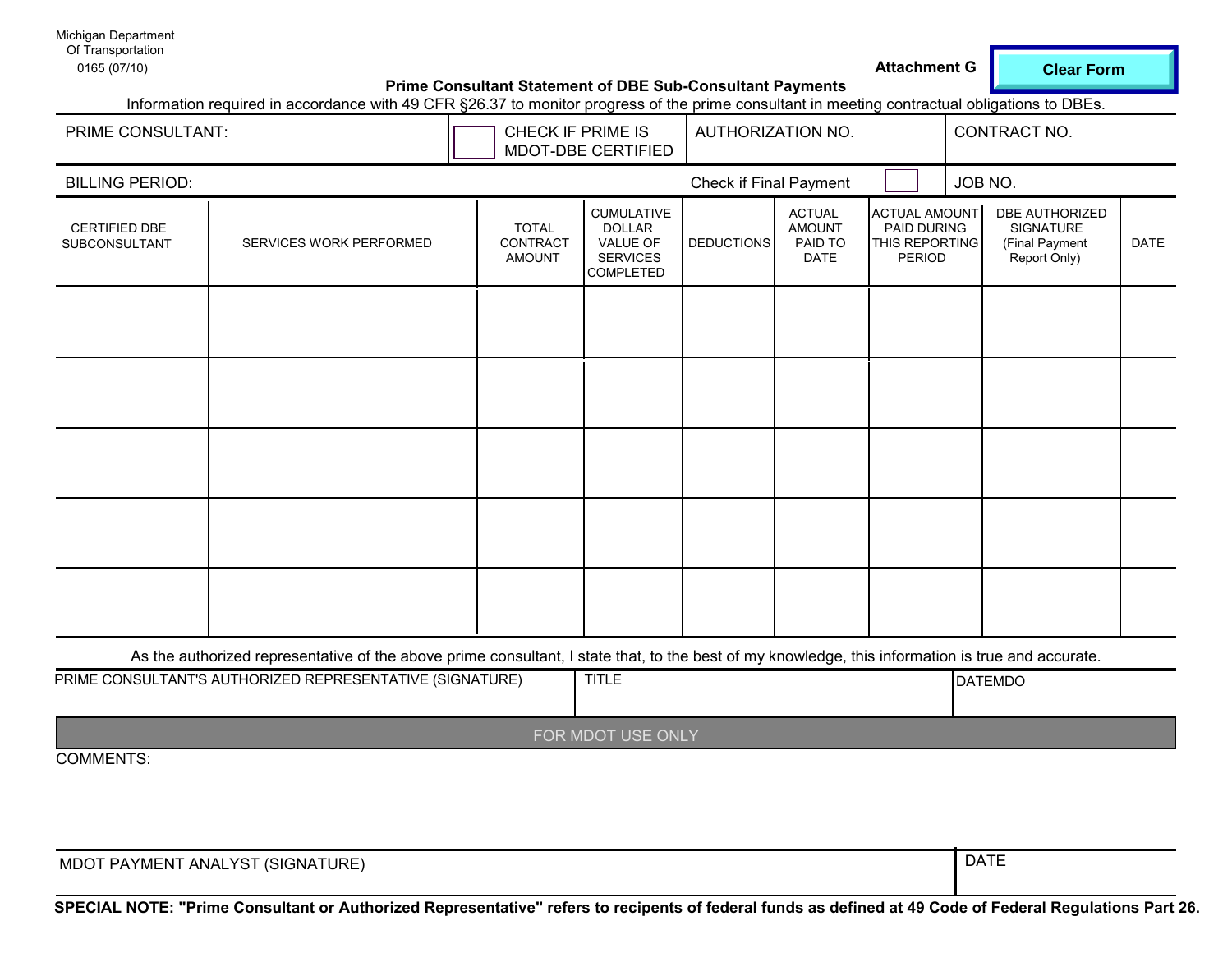### **INSTRUCTIONS**

#### **PRIME CONSULTANT OR AUTHORIZED REPRESENTATIVE:**

This statement reports the actual dollar amounts of the project cost earned by and paid to DBE subconsultants. Complete and submit to the Payment Analyst with each billing and within 20 days of receipt of final payment. Some forms may be blank if no payment was made since the previous billing.

For "Contract No., Authorization No.," and "Job No." as appropriate, use the numbers assigned by MDOT.

For "Period Covered," report the calendar days covered by the billing.

For "Services Work Performed" report the main service performed by the subconsultant during the reporting period.

For "Total Contract Amount" report the total amount of the contract between the prime consultant and the subconsultant.

For "Cumulative Dollar Value of Services Completed" report the total amount the subconsultant has earned since beginning this project.

For "Deductions," report deductions made by the prime consultant to the subconsultant's "Cumulative Dollar Value of Services Completed" for retainage, bond or other fees, materials, services or equipment provided to the subconsultant according to mutual, prior agreement (documentation of such agreement may be required by MDOT).

For "Actual Amount Paid to Date," report cumulative actual payments made to the subconsultant for services completed.

For "Actual Amount Paid During this Reporting Period" report actual payments made to the subcontractor for services during this reporting period.

Provide "DBE Authorized Signature" for final payment only.

Be sure to sign, title and date this statement.

### **MDOT PAYMENT ANALYST:**

Complete "Comments" if necessary, sign, date and forward to the Office of Business Development within seven (7) days of receipt.

MDOT Office of Business Development P.O. Box 30050 Lansing, Michigan 48909 Questions about this form? call Toll-free, 1-866-DBE-1264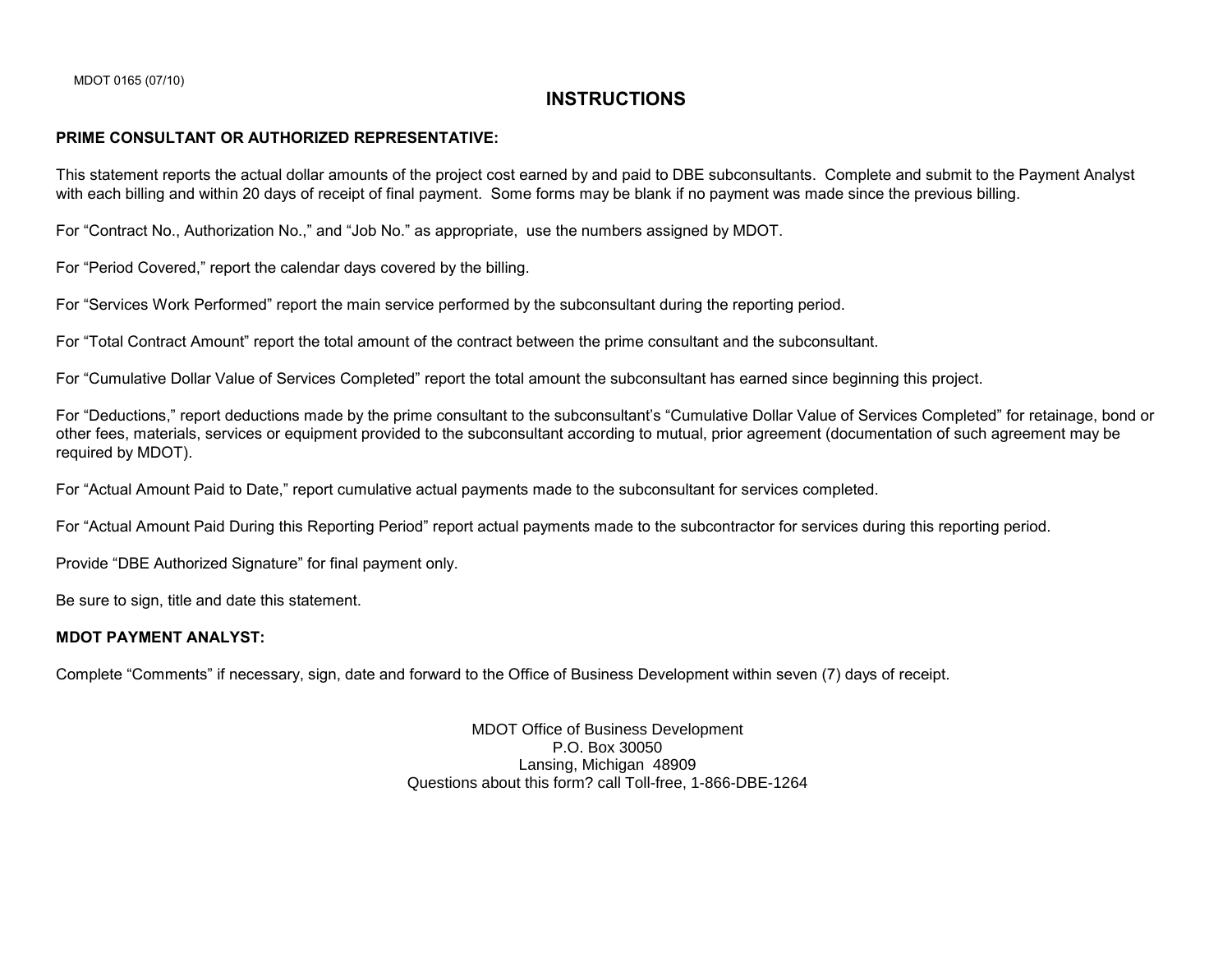Michigan Department of Transportation 0180 (07/10)

APPLICANT NAME

# **SERVICE CONSULTANT GOOD** Page 1 of 2 **FAITH EFFORT APPLICATION**

**Clear Form**

This application is for consideration of a waiver or modification of the DBE contract goal **assigned to service consultant contracts**. All supporting documentation and evidence of good faith efforts must be clearly labeled and submitted with this application, as specified below. Without such information, the application will be deemed incomplete and not viable for futher processing. The Department reserves the right to discuss the contents of the application with the applicant.

#### **PART A - APPLICANT INFORMATION**

| <b>ADDRESS</b>                                                                                                                                                                                                                                                                                            |                            |                                                                                  | <b>CITY</b>                 | <b>STATE</b> | ZIP CODE |  |  |
|-----------------------------------------------------------------------------------------------------------------------------------------------------------------------------------------------------------------------------------------------------------------------------------------------------------|----------------------------|----------------------------------------------------------------------------------|-----------------------------|--------------|----------|--|--|
| PHONE NO.                                                                                                                                                                                                                                                                                                 | FAX NO.                    |                                                                                  | <b>E-MAIL ADDRESS</b>       |              |          |  |  |
| <b>CONTACT PERSON</b>                                                                                                                                                                                                                                                                                     |                            | <b>TITLE</b>                                                                     |                             |              |          |  |  |
| <b>PART B - PROJECT DESCRIPTION</b>                                                                                                                                                                                                                                                                       |                            |                                                                                  |                             |              |          |  |  |
| AWARD DATE                                                                                                                                                                                                                                                                                                |                            | <b>CONTRACT NUMBER</b>                                                           |                             |              |          |  |  |
| JOB NO.                                                                                                                                                                                                                                                                                                   |                            |                                                                                  | <b>AUTHORIZATION NUMBER</b> |              |          |  |  |
| ANTICIPATED STARTING DATE                                                                                                                                                                                                                                                                                 |                            |                                                                                  | ANTICIPATED COMPLETION DATE |              |          |  |  |
| PART C - WAIVER OR MODIFICATION REQUEST INFORMATION                                                                                                                                                                                                                                                       |                            |                                                                                  |                             |              |          |  |  |
| <b>DESIGNATED DBE GOAL</b><br>VS.<br>$\%$                                                                                                                                                                                                                                                                 | REQUESTED DBE GOAL<br>$\%$ | TYPE OF REQUESTS (Check one only)<br>RFP Pre-Award Proposal Submitted Post-award |                             |              |          |  |  |
| Provide a complete and detailed narrative explanation of the relevant facts that MDOT should consider in making a determination on the waiver or<br>modification request. Include the type of efforts the applicant has undertaken to meet the project goal. Evidence and documentation in support of the |                            |                                                                                  |                             |              |          |  |  |

**request and efforts must be attached.** (Use and attach additional sheets(s), if necessary.)

|                                                | <b>PART D - PROJECT SUMMARY AMOUNTS</b>            |
|------------------------------------------------|----------------------------------------------------|
| <b>TOTAL PRIME AMOUNT</b>                      | TOTAL NON-DBE SUBCONTRACTING AMOUNT                |
|                                                |                                                    |
| TOTAL DBE SUBCONTRACT AMOUNT AT REDUCED AMOUNT | TOTAL CONTRACT AMOUNT (Total of the above amounts) |
| <b>TOTAL DBE PARTICIPATION REMAINING</b>       |                                                    |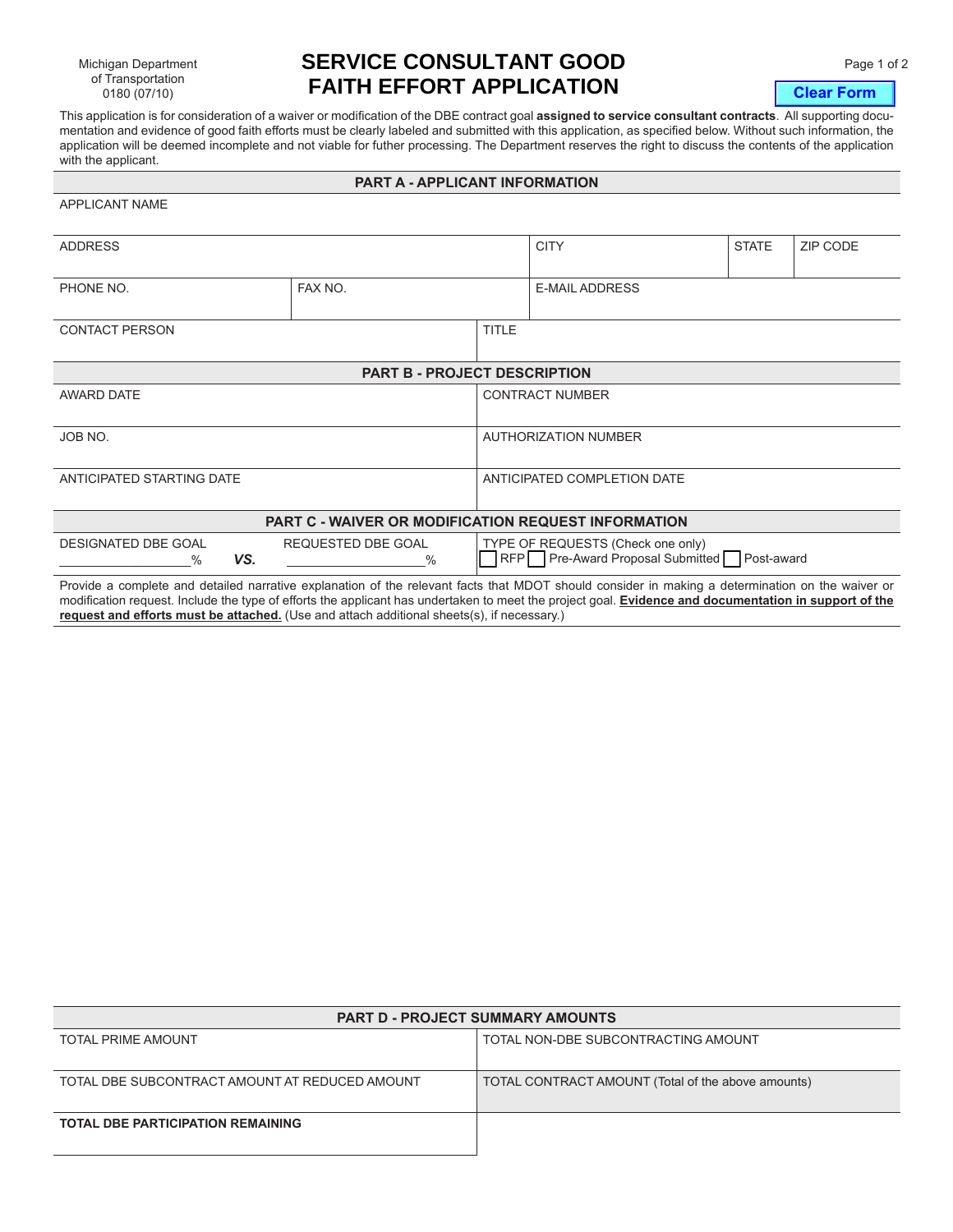**Clear Form**

# MDOT 0180 (07/10) **VENDOR GOOD FAITH EFFORT APPLICATION** Page 2 of 2

|                                                            | <b>PART D - SOLICITED SUBCONTRACTORS</b><br>(List all sollicitations including non-DBE)                                                                                                              |                                   |                          |                                                                     |                       |
|------------------------------------------------------------|------------------------------------------------------------------------------------------------------------------------------------------------------------------------------------------------------|-----------------------------------|--------------------------|---------------------------------------------------------------------|-----------------------|
| <b>SERVICES SOLICITED FROM</b><br>(Name of Subconsultants) | PREQUAL CLASSIFICATION SOLICITED FOR<br><b>EACH SUBCONSULTANTS PARTICIPATION</b>                                                                                                                     | <b>DBE</b>                        | <b>NON</b><br><b>DBE</b> | IF SOLICITED DBE SUBCONTRACTOR NOT<br>SELECTED, BRIEFLY EXPLAIN WHY | <b>PLAN</b><br>TO USE |
|                                                            |                                                                                                                                                                                                      | $\checkmark$ only                 | $\checkmark$ only        |                                                                     | (Y/N)                 |
|                                                            |                                                                                                                                                                                                      | $\checkmark$                      | $\checkmark$             |                                                                     |                       |
|                                                            |                                                                                                                                                                                                      |                                   |                          |                                                                     |                       |
|                                                            |                                                                                                                                                                                                      |                                   |                          |                                                                     |                       |
|                                                            |                                                                                                                                                                                                      |                                   |                          |                                                                     |                       |
|                                                            |                                                                                                                                                                                                      |                                   |                          |                                                                     |                       |
|                                                            |                                                                                                                                                                                                      |                                   |                          |                                                                     |                       |
|                                                            |                                                                                                                                                                                                      |                                   |                          |                                                                     |                       |
|                                                            |                                                                                                                                                                                                      |                                   |                          |                                                                     |                       |
|                                                            |                                                                                                                                                                                                      |                                   |                          |                                                                     |                       |
|                                                            |                                                                                                                                                                                                      |                                   |                          |                                                                     |                       |
|                                                            |                                                                                                                                                                                                      |                                   |                          |                                                                     |                       |
|                                                            |                                                                                                                                                                                                      |                                   |                          |                                                                     |                       |
|                                                            |                                                                                                                                                                                                      |                                   |                          |                                                                     |                       |
|                                                            | <b>PART E - CERTIFICATION</b>                                                                                                                                                                        |                                   |                          |                                                                     |                       |
|                                                            | THE UNDERSIGNED CERTIFIES THAT THIS APPLICATION IS TRUE AND COMPLETE                                                                                                                                 |                                   |                          |                                                                     |                       |
| SIGNATURE (Authorized Representative)                      |                                                                                                                                                                                                      | <b>TITLE</b>                      |                          |                                                                     | <b>DATE</b>           |
|                                                            | Please review the application to ensure it is completed in entirety and then submit to:<br><b>Michigan Department of Transportation</b><br>Office of Business Development<br>Lansing, Michigan 48909 | P.O. Box 30050<br>425 West Ottawa |                          |                                                                     |                       |
|                                                            | Contact the Office of Business Development for additional information at 517-373-2377                                                                                                                | 517-373-2377                      |                          |                                                                     |                       |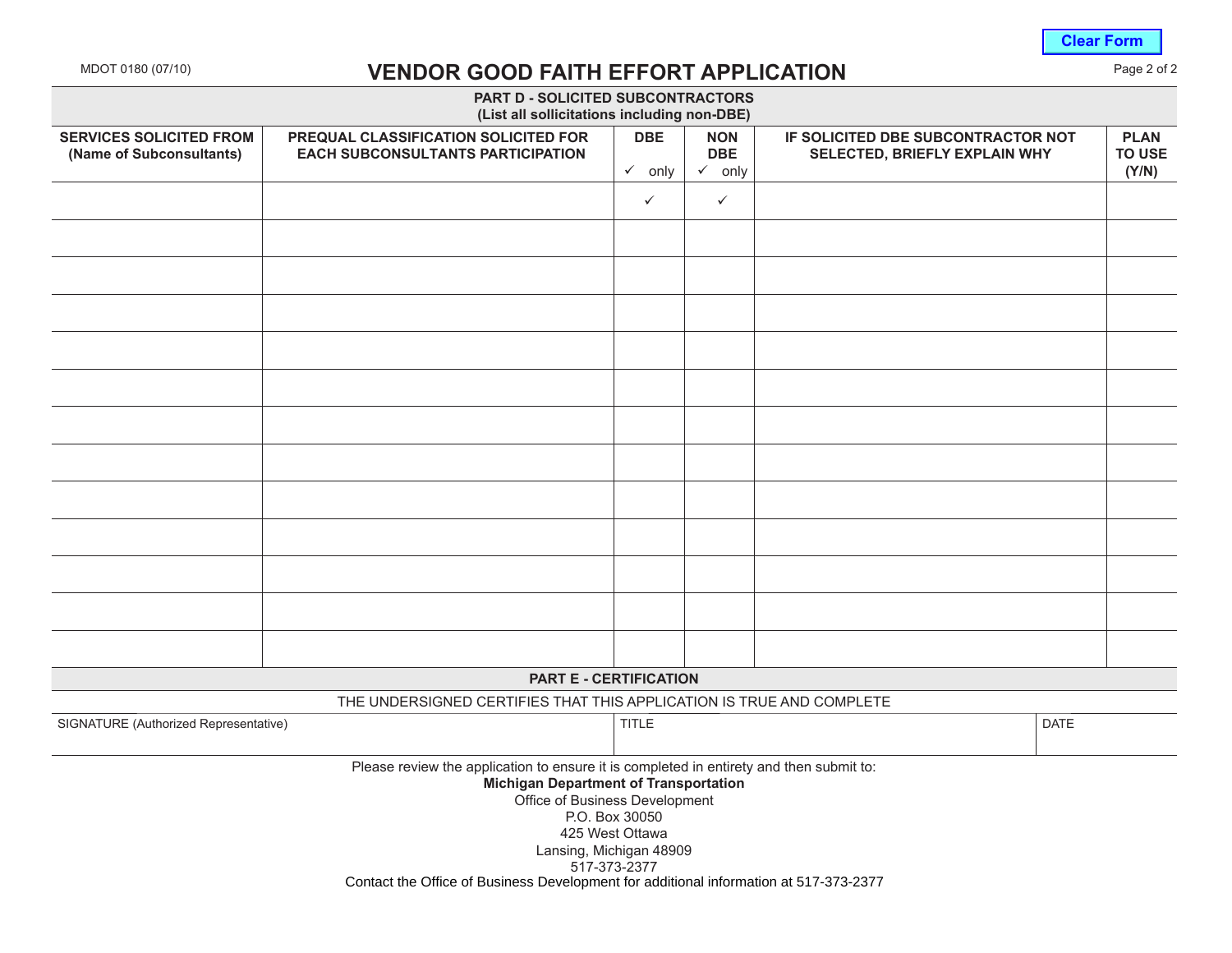Michigan Department of Transportation 0182 (07/10)

# **DISADVANTAGED BUSINESS ENTERPRISE (DBE) PARTICIPATION**

|                                                                                                               | The DBE participation contract goal is specified in the Request for Proposal (RFP). DBE<br>participation forms must be submitted to the individual specified in the RFP after final<br>contract negotiation. The prime vendor/consultant shall select DBEs to perform, at | CONTRACT NO.                                            |                            |
|---------------------------------------------------------------------------------------------------------------|---------------------------------------------------------------------------------------------------------------------------------------------------------------------------------------------------------------------------------------------------------------------------|---------------------------------------------------------|----------------------------|
|                                                                                                               | minimum, work which corresponds in dollar value to the DBE participation goal. DBEs<br>must perform a commercially useful function as required by 49 CFR §26.55 of the                                                                                                    | PRIME CONSULTANT                                        |                            |
|                                                                                                               | Federal Register and by contractual requirements.                                                                                                                                                                                                                         |                                                         | <b>PRIME EMAIL ADDRESS</b> |
|                                                                                                               |                                                                                                                                                                                                                                                                           |                                                         | PRIME PHONE NO.            |
| 1.                                                                                                            | Prime consultant proposed dollar value: \$                                                                                                                                                                                                                                |                                                         |                            |
| Proposed DBE dollar and percentage participation vs. the goal specified in<br>2 <sub>1</sub><br>the proposal: |                                                                                                                                                                                                                                                                           |                                                         | PRIME CONTACT PERSON       |
|                                                                                                               | DBE PARTICIPATION GOAL<br>$% =$ \$                                                                                                                                                                                                                                        | PRIME CONSULTANT PROPOSED DBE PARTICIPATION<br>$% =$ \$ |                            |

If the consultant is unable to achieve DBE participation totaling, at minimum, the amount required by the contract, the consultant must state their intent to apply for a Good Faith Effort (GFE) modification or waiver of the DBE participation goal. If neither the form nor the statement is provided, the proposal will be considered non-responsive and not eligible for contract award.

NOTE: DBEs may provide prequalified or non-prequalified services. Only DBEs who are currently certified and listed on the web-based Michigan Uniform Certification Program (MUCP) database are eligible for DBE participation credit: **A MUCP directly is linked to the MDOT Web site at http://www.michigan.gov/mdotdbe. Under "Directories," select the "Search MUCP DBE Directory for all certified DBEs in Michigan" link.**

If prequalification is required, credit may be given only for firms who are both prequalified and DBE-certified in the applicable work type(s). Supply purchase orders may count DBE participation credits as follows: Manufacturer = 100%; Regular Dealer = 60%; Supply Broker = Brokerage fee/commission.

List the DBEs for this project. Include their address and the dollar value of the proposed subcontract or purchase order. Detailed information shall be provided on the following pages, which are to be signed by an authorized agent for each DBE and the prime consultant.

| <b>DBE NAME</b> | <b>ADDRESS</b> | <b>DOLLAR AMOUNT</b> |
|-----------------|----------------|----------------------|
| <b>DBE NAME</b> | <b>ADDRESS</b> | DOLLAR AMOUNT        |
| <b>DBE NAME</b> | <b>ADDRESS</b> | DOLLAR AMOUNT        |
| <b>DBE NAME</b> | <b>ADDRESS</b> | <b>DOLLAR AMOUNT</b> |
| <b>DBE NAME</b> | <b>ADDRESS</b> | DOLLAR AMOUNT        |
| <b>DBE NAME</b> | <b>ADDRESS</b> | <b>DOLLAR AMOUNT</b> |
| <b>DBE NAME</b> | <b>ADDRESS</b> | <b>DOLLAR AMOUNT</b> |

Federal regulations at 49 CFR §26.53 provide that work committed to DBEs may not be performed by others without prior consent by the Department. Failure to utilize and promptly pay DBEs named on these participation sheets without prior approval as outlined in 49 CFR §26.55 may result in sanctions.

| FOR MDOT INTERNAL USE ONLY          |                           |            |             |            |
|-------------------------------------|---------------------------|------------|-------------|------------|
| RESPONSIBLE BUREAU/DIVISION/GRANTEE |                           |            |             |            |
|                                     |                           |            |             |            |
| FEDERAL %:                          | <b>FEDERAL FUND TYPE:</b> | <b>FAA</b> | <b>FHWA</b> | <b>FTA</b> |
| <b>PROJECT MANAGER</b>              | CONTRACTOR ADMINISTRATOR  |            |             |            |
|                                     |                           |            |             |            |

Page 1 of

**Clear Form**

AUTHORIZATION NO.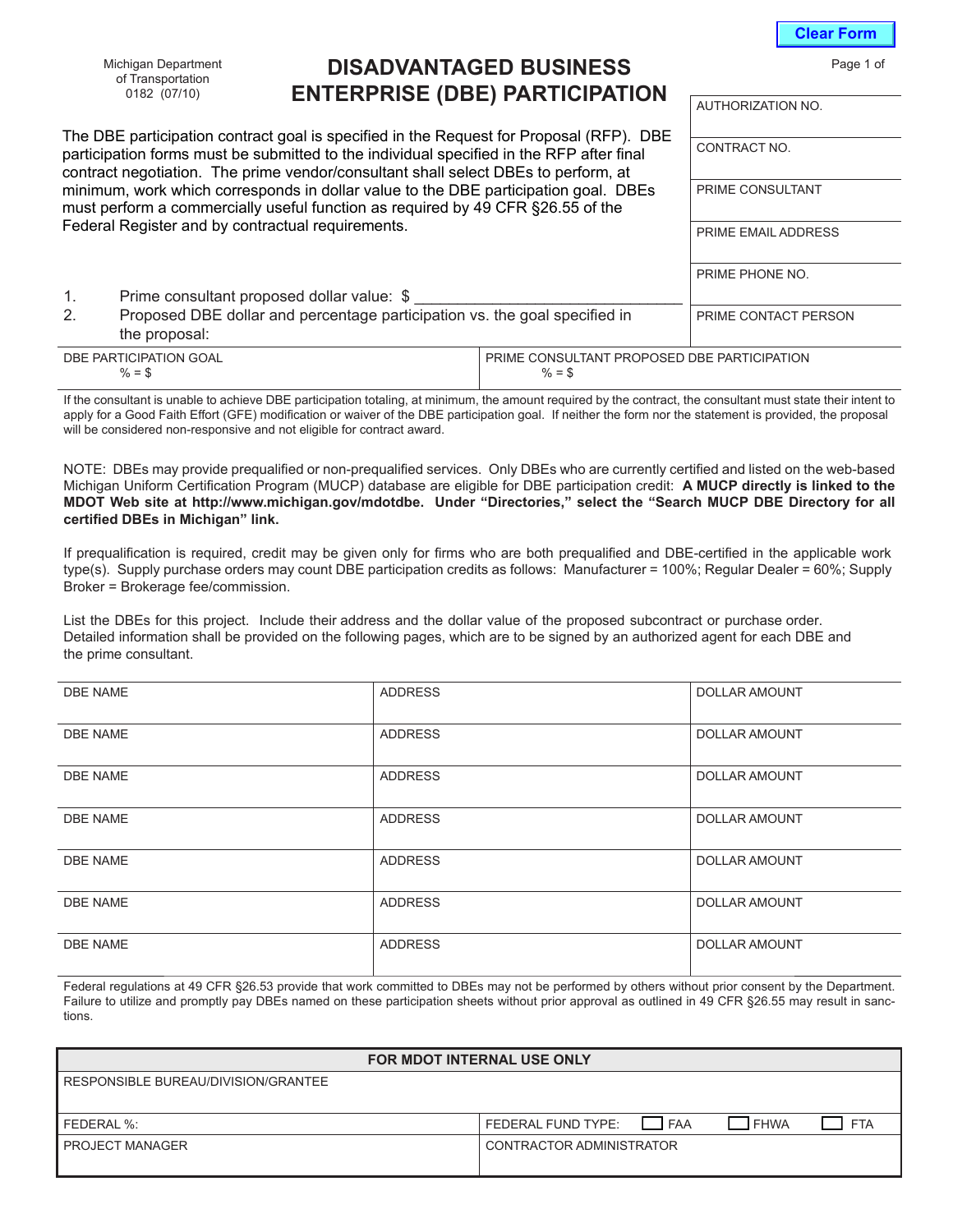|                                                                                                                                                                                                                                                                                                                          |                         |              | <b>VIGAL L'ULLIL</b> |
|--------------------------------------------------------------------------------------------------------------------------------------------------------------------------------------------------------------------------------------------------------------------------------------------------------------------------|-------------------------|--------------|----------------------|
| MDOT 0182 (07/10)                                                                                                                                                                                                                                                                                                        |                         |              | Page 2 of            |
| CHECK ONE OF THE FOLLOWING BOXES TO DESCRIBE THE PRIMARY TYPE OF WORK OR SERVICE<br>THIS DBE WILL PROVIDE:                                                                                                                                                                                                               |                         |              | AUTHORIZATION NO.    |
| Subcontract                                                                                                                                                                                                                                                                                                              | Supply - Regular Dealer | CONTRACT NO. |                      |
| Supply - Manufacturer                                                                                                                                                                                                                                                                                                    | Supply - Broker         |              | PRIME CONSULTANT     |
| DBE Suppliers must list supplies/materials to be provided, including cost to be charged for each supply/material. (Attach a separate sheet if nec-<br>essary). This cost must include the delivery charge for regular dealers. The total cost (material plus delivery) is then multiplied by 60% for regular<br>dealers. |                         |              |                      |
| <b>CONTACT PERSON NAME</b>                                                                                                                                                                                                                                                                                               |                         |              |                      |
| <b>FIRM NAME</b>                                                                                                                                                                                                                                                                                                         |                         |              |                      |
| <b>ADDRESS</b>                                                                                                                                                                                                                                                                                                           | <b>CITY</b>             | <b>STATE</b> | ZIP CODE             |
| PHONE NO.                                                                                                                                                                                                                                                                                                                | <b>EMAIL ADDRESS</b>    |              |                      |

**Clear Form**

FULLY DESCRIBE THE TYPE OF WORK, SUPPLY, OR SERVICE THIS DBE WILL PROVIDE

IF PREQUALIFICATION IS REQUIRED, NAME THE PREQUALIFICATION WORK CLASSIFICATIONS THE DBE WILL PERFORM

| DOLLAR AMOUNT OF SUBCONTRACT OR PURCHASE ORDER | IF THIS FIRM IS ACTING AS A REGULAR DEALER, 60% OF THE SUB-<br>CONTRACT OR PURCHASE ORDER VALUE |
|------------------------------------------------|-------------------------------------------------------------------------------------------------|
|                                                |                                                                                                 |

### **ACKNOWLEDGED BY:**

**By signing this commitment, we certify that the DBE firm is MDOT-certified as a DBE, and, if prequalification is required, prequalified in the types of work to be performed.**

| DBE AUTHORIZED SIGNATURE              | <b>TITLE</b> | <b>DATE</b> |
|---------------------------------------|--------------|-------------|
| PRIME CONTRACTOR AUTHORIZED SIGNATURE | <b>TITLE</b> | <b>DATE</b> |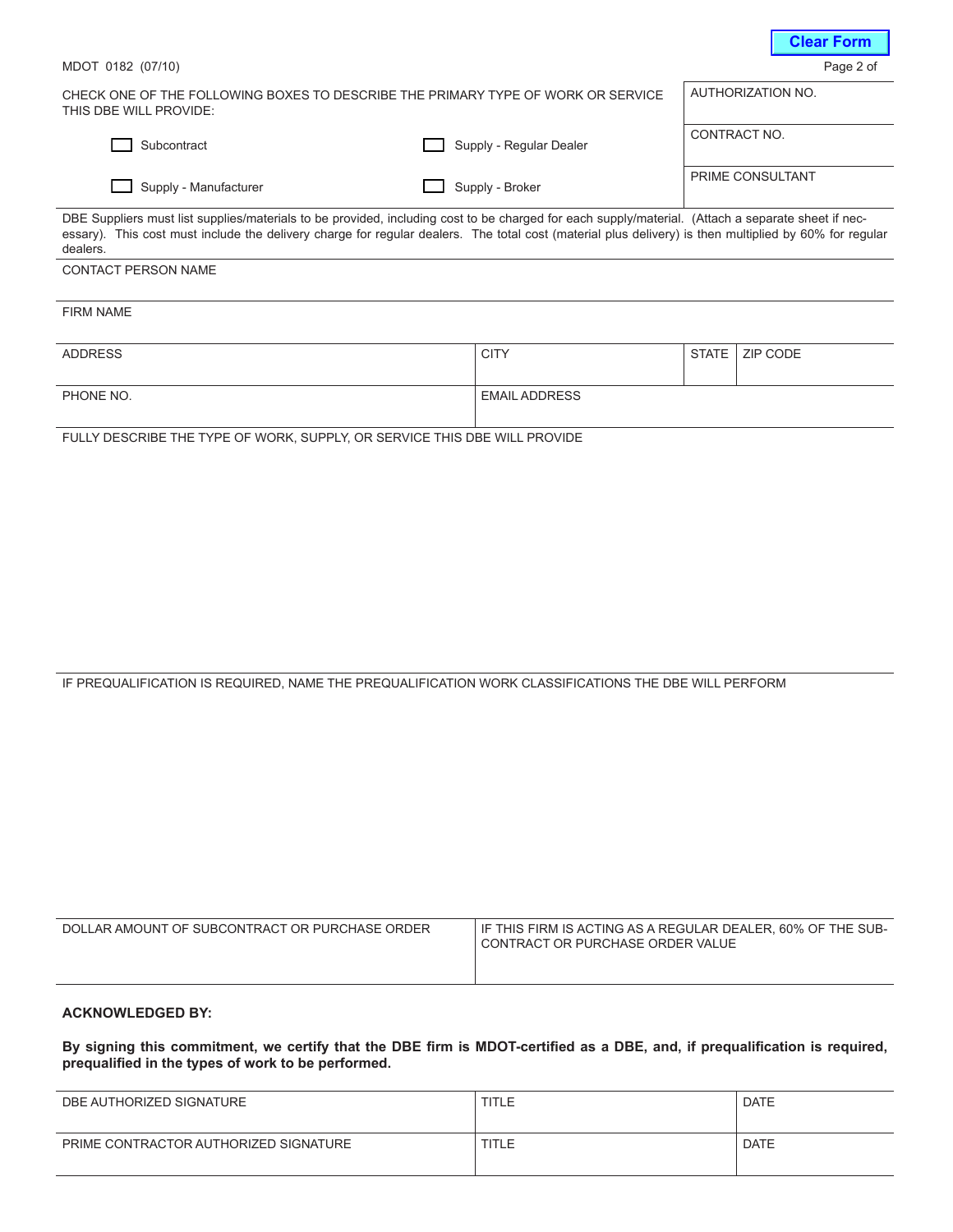# **REQUEST FOR PROPOSAL COVER SHEET**

| <b>PROJECT INFORMATION:</b>                                                                                           |                                                                                     |                                                            |                                |  |
|-----------------------------------------------------------------------------------------------------------------------|-------------------------------------------------------------------------------------|------------------------------------------------------------|--------------------------------|--|
| <b>MDOT PROJECT MANAGER:</b>                                                                                          | JOB NUMBER (JN):                                                                    |                                                            | CONTROL SECTION (CS):          |  |
| RFP DUE DATE:                                                                                                         | DBE % GOAL (If applicable):                                                         |                                                            | <b>MDOT REQUSITION NUMBER:</b> |  |
| <b>DESCRIPTION OF WORK:</b>                                                                                           |                                                                                     |                                                            |                                |  |
| PRIME CONSULTANT INFORMATION:                                                                                         |                                                                                     |                                                            |                                |  |
| PRIME FIRM NAME:                                                                                                      |                                                                                     |                                                            |                                |  |
| ADDRESS:                                                                                                              |                                                                                     |                                                            |                                |  |
| CITY:                                                                                                                 |                                                                                     | STATE:                                                     | ZIP CODE:                      |  |
| PHONE NO.:                                                                                                            |                                                                                     | FAX NO.:                                                   |                                |  |
| <b>CONTACT PERSON:</b>                                                                                                |                                                                                     | EMAIL:                                                     |                                |  |
| $\Box$ INDIVIDUAL OR SOLE PROPRIETORSHIP                                                                              |                                                                                     | $\Box$ CORPORATION                                         | $\Box$ PARTNERSHIP             |  |
| LICENSED TO OPERATE IN THE STATE OF MICHIGAN?<br>$\Box$ YES<br>$\Box$ NO                                              |                                                                                     | CERTIFIED AS A DBE IN MICHIGAN?<br>$\Box$ NO<br>$\Box$ YES | DBE % OF SERVICE GOAL          |  |
| LIST APPLICABLE SERVICE PREQUALIFICATIONS AS LISTED IN RFP, (P) PRIMARY OR (S) SECONDARY, AND (DBE) IF DBE CERTIFIED: |                                                                                     |                                                            |                                |  |
| eg. Roads and Streets (P)(DBE)                                                                                        |                                                                                     |                                                            |                                |  |
|                                                                                                                       |                                                                                     |                                                            |                                |  |
|                                                                                                                       |                                                                                     |                                                            |                                |  |
|                                                                                                                       |                                                                                     |                                                            |                                |  |
|                                                                                                                       |                                                                                     |                                                            |                                |  |
|                                                                                                                       |                                                                                     |                                                            |                                |  |
| <b>SUBCONSULTANT INFORMATION:</b><br>SUBCONSULTANT FIRM NAME:                                                         |                                                                                     |                                                            |                                |  |
| ADDRESS:                                                                                                              |                                                                                     |                                                            |                                |  |
| CITY:                                                                                                                 |                                                                                     | STATE:                                                     | ZIP CODE:                      |  |
| PHONE NO.:                                                                                                            |                                                                                     | FAX NO.:                                                   |                                |  |
| <b>CONTACT PERSON:</b>                                                                                                |                                                                                     | EMAIL:                                                     |                                |  |
| $\Box$ INDIVIDUAL OR SOLE PROPRIETORSHIP                                                                              |                                                                                     | $\Box$ CORPORATION                                         | $\Box$ PARTNERSHIP             |  |
| LICENSED TO OPERATE IN THE STATE OF MICHIGAN?<br>$\Box$ YES<br>$\Box$ NO                                              | CERTIFIED AS A DBE IN MICHIGAN?<br>DBE % OF SERVICE GOAL<br>$\Box$ YES<br>$\Box$ NO |                                                            |                                |  |
| LIST APPLICABLE SERVICE PREQUALIFICATIONS AND (DBE) IF DBE CERTIFIED:                                                 |                                                                                     |                                                            |                                |  |
|                                                                                                                       |                                                                                     |                                                            |                                |  |
|                                                                                                                       |                                                                                     |                                                            |                                |  |
|                                                                                                                       |                                                                                     |                                                            |                                |  |
|                                                                                                                       |                                                                                     |                                                            |                                |  |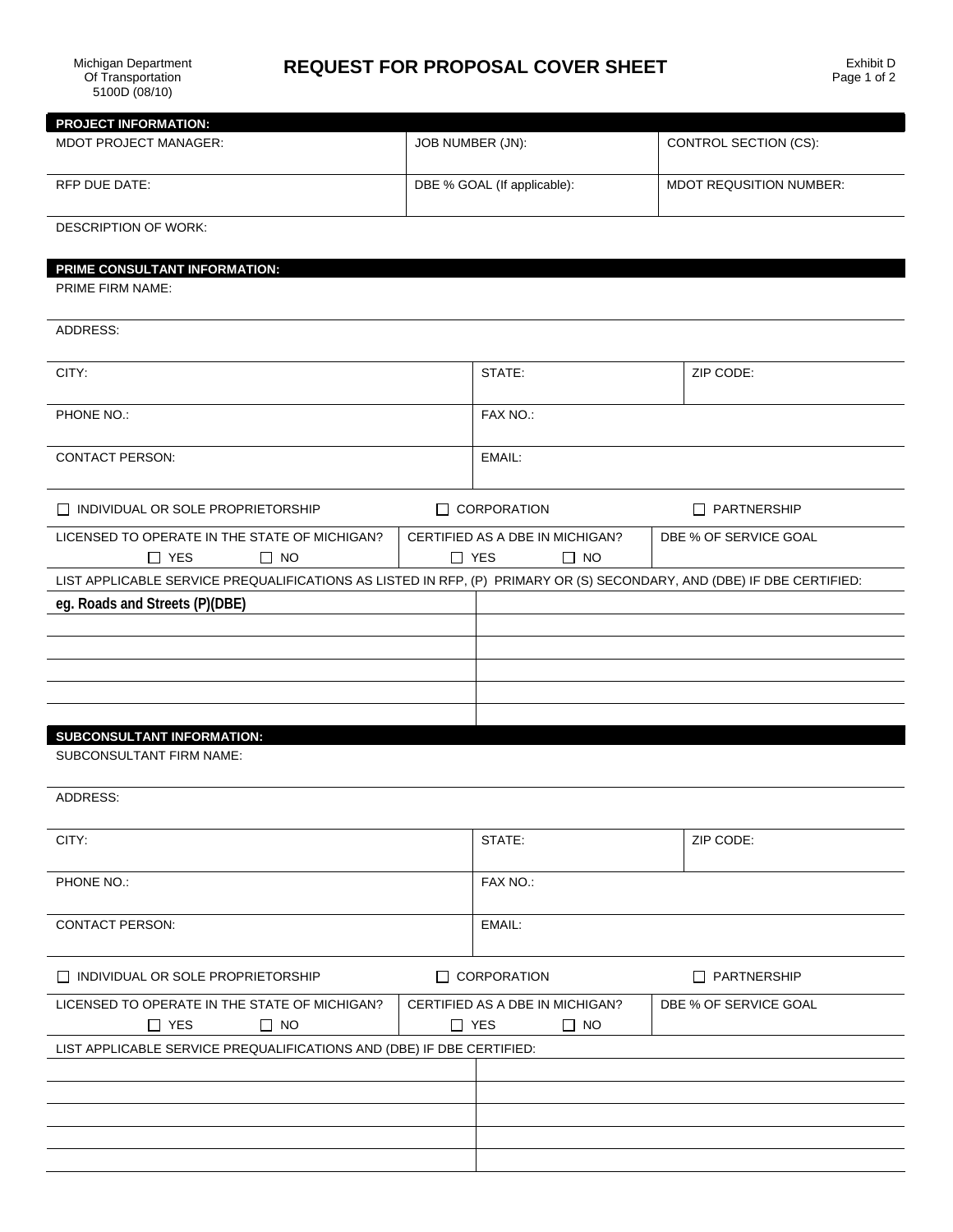### **SUBCONSULTANT INFORMATION:**

SUBCONSULTANT FIRM NAME:

| ADDRESS:                                                                 |                                 |                                              |                       |
|--------------------------------------------------------------------------|---------------------------------|----------------------------------------------|-----------------------|
| CITY:                                                                    |                                 | STATE:                                       | ZIP CODE:             |
| PHONE NO.:                                                               |                                 | FAX NO.:                                     |                       |
| <b>CONTACT PERSON:</b>                                                   |                                 | EMAIL:                                       |                       |
| $\Box$ INDIVIDUAL OR SOLE PROPRIETORSHIP                                 |                                 | $\Box$ CORPORATION                           | $\Box$ PARTNERSHIP    |
| LICENSED TO OPERATE IN THE STATE OF MICHIGAN?<br>$\Box$ YES<br>$\Box$ NO | $\Box$ YES                      | CERTIFIED AS A DBE IN MICHIGAN?<br>$\Box$ NO | DBE % OF SERVICE GOAL |
| LIST APPLICABLE SERVICE PREQUALIFICATIONS AND (DBE) IF DBE CERTIFIED:    |                                 |                                              |                       |
|                                                                          |                                 |                                              |                       |
|                                                                          |                                 |                                              |                       |
|                                                                          |                                 |                                              |                       |
|                                                                          |                                 |                                              |                       |
| SUBCONSULTANT INFORMATION:                                               |                                 |                                              |                       |
| SUBCONSULTANT FIRM NAME:                                                 |                                 |                                              |                       |
| ADDRESS:                                                                 |                                 |                                              |                       |
| CITY:                                                                    |                                 | STATE:                                       | ZIP CODE:             |
| PHONE NO.:                                                               |                                 | FAX NO.:                                     |                       |
| <b>CONTACT PERSON:</b>                                                   |                                 | EMAIL:                                       |                       |
| $\Box$ INDIVIDUAL OR SOLE PROPRIETORSHIP                                 |                                 | $\Box$ CORPORATION                           | <b>D</b> PARTNERSHIP  |
| LICENSED TO OPERATE IN THE STATE OF MICHIGAN?                            | CERTIFIED AS A DBE IN MICHIGAN? |                                              | DBE % OF SERVICE GOAL |
| $\Box$ YES<br>$\square$ NO                                               | $\Box$ YES<br>$\Box$ NO         |                                              |                       |
| LIST APPLICABLE SERVICE PREQUALIFICATIONS AND (DBE) IF DBE CERTIFIED:    |                                 |                                              |                       |
|                                                                          |                                 |                                              |                       |
|                                                                          |                                 |                                              |                       |
|                                                                          |                                 |                                              |                       |
|                                                                          |                                 |                                              |                       |
|                                                                          |                                 |                                              |                       |

**Clear Form**